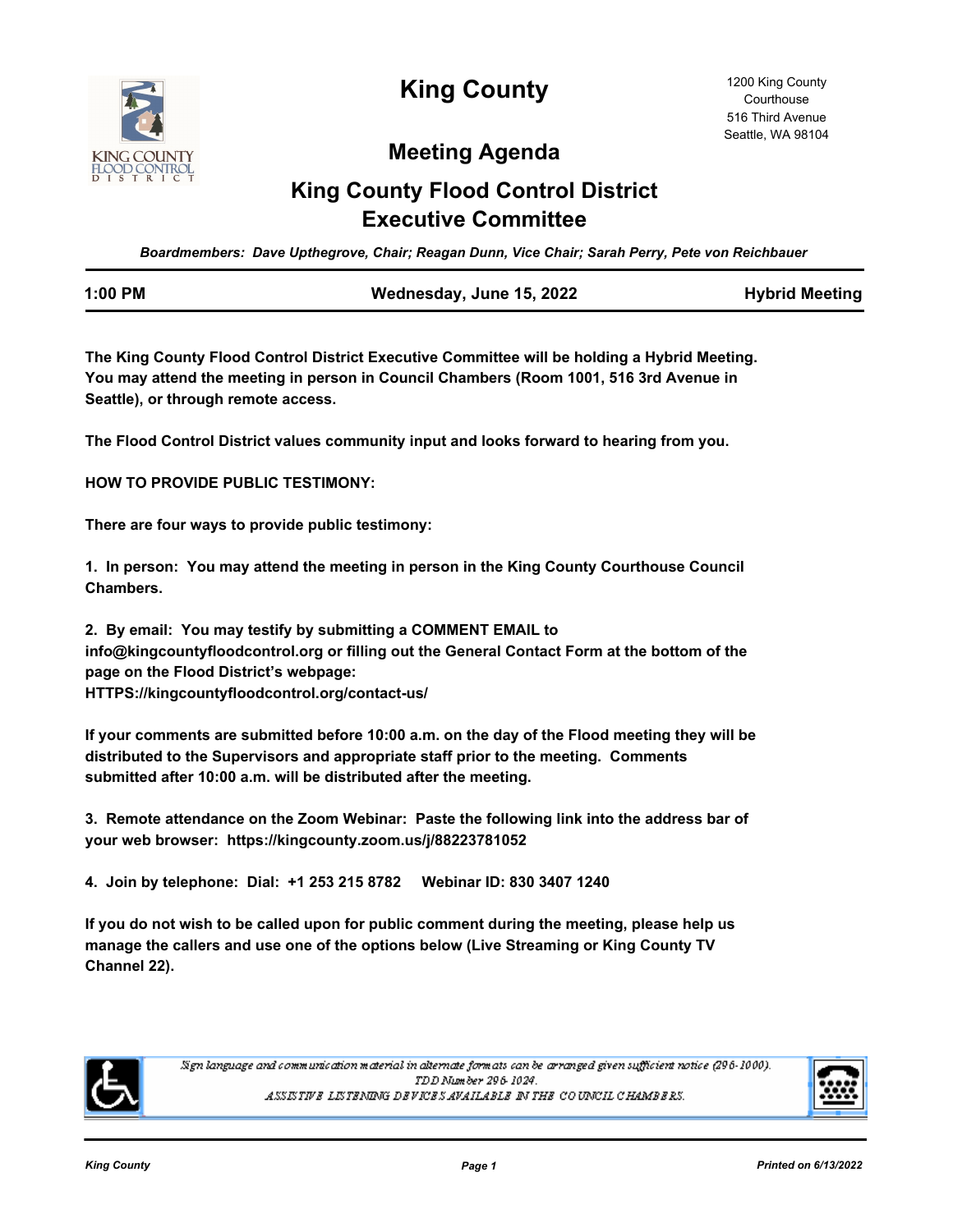**HOW TO LISTEN TO THE MEETING:**

**1. Stream online: input the following web address into your browser: https://livestream.com/accounts/15175343/events/4485487** 

**2. Watch King County TV Channel 22 (Comcast Channel 22 and 322(HD), Wave Broadband Channel 22)**

- **3. Listen to the meeting by telephone See "Join by telephone" above.**
- **1. Call to Order**
- **2. Roll Call**
- **3. Approval of Minutes of May 18, 2022**
- **4. Additions to the Agenda**
- **5. Public Comment**
- **6. Executive Session**
- **7. Approval of Invoices**